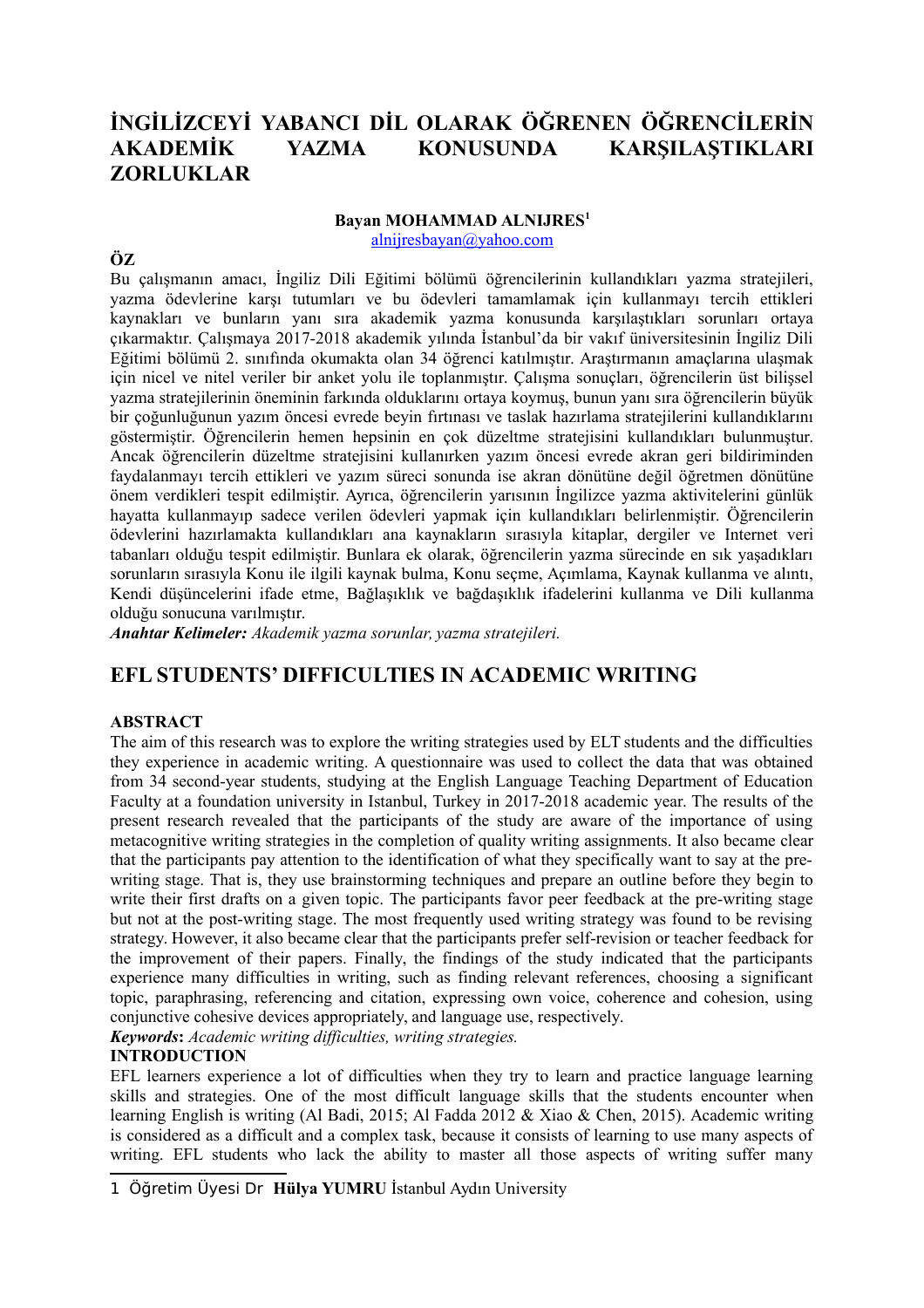difficulties when they try to express their messages in written English (Xiaoxiao, 2010; Xiao & Chen, 2015). Academic writing is complex process, because it requires learners to generate ideas, select and use appropriate language and vocabulary in addition to organizing information through drafting, revising and editing (Rusinovci, 2015). Teachers spend a lot of time and effort to meet the students' needs in academic writing tasks. Despite the teachers' efforts, the students might continue suffering writing difficulties, as they are not only learning a foreign language, but also try to learn how to compose successfully. For these reasons, there is a need to conduct research on the difficulties EFL students experience in academic writing, so that the instructors working at universities can make informed-decisions when teaching academic writing strategies. The current research aimed to explore the writing strategies used by ELT students, their attitudes towards writing assignments and the sources they like to use, and the difficulties they experience in academic writing. The following research questions framed this study:

- 1. What are the writing strategies used by the students?
- 2. What are the students' attitudes towards writing assignments?
- 3. What are the sources the students like to use in writing?
- 4. What difficulties do the students encounter in academic writing?

#### **RESEARCH METHODOLOGY**

Quantitative research methods were employed in order to collect as well as to analyze the data of this study. This study was conducted at a foundation university in İstanbul, Turkey in 2017-2018 academic year. The participants of the current study were a total of 34 students, studying at the English Language Teaching Department of Education Faculty. The participants were second year (sophomore) Turkish students. The data of the study was collected through a questionnaire developed by Al Badi (2015). The questionnaire includes 4 sections. The first section of the questionnaire includes 3 questions to collect demographic data about the participants of the study. The aim of the second section of the questionnaire is to find out the writing strategies ELT students use in the completion of writing assignments. To achieve this aim, the participants are provided with 12 writing strategies based on a 6-point Likert-type rating scale. The response options are from *Always* to *Never*. Section 3 of the questionnaire aims to identify the students' attitudes towards writing assignments and the sources ELT students like to use in writing. Accordingly, Section 3 involves 2 questions. The first question asks the students to rate whether they find writing assignments easy or difficult based on a 4-point Likert-type rating scale from *easy* to *neither difficult nor easy*. The second question of Section 3 offers the participants 4 sources that they may possibly use to accomplish their writing assignments. The sources the participants are offered include *Books*, *Journals*, *Both*, and *Others* (*specify),* respectively. Section 4 of the questionnaire aims to find out the difficulties ELT students experience in academic writing. In order to find out the areas of difficulty ELT students experience, they are provided with 8 options. The questionnaire contained options such as, *Referencing and citation, Language use*, *Paraphrasing, Expressing own voice, Finding relevant references, Coherence and cohesion, Choosing a significant topic*, and *Others (specify)* that give the participants the chance to add any additional ideas. The quantitative data gathered from the questionnaire was subjected to the statistical package for social sciences (SPSS) software, version 22.

#### **FINDINGS AND CONCLUSIONS**

The first research question of the study aimed at finding the types of writing strategies the students use in the completion of their writing assignments. The findings of the current study revealed that the most frequently used writing strategies by the majority of the students are *Revising the content and ideas* and *Editing the grammar, vocabulary, spelling, and punctuation*. The frequent use of these two strategies shows that revising strategies are the most commonly used writing strategies among the students. Based on this finding, we may conclude that almost all of the students are conscious of the importance of revising the content of their papers, paying attention to the ideas conveyed. We can also state that almost all of the participants know that editing is very important in producing a quality product and that is why they try to check and revise what they have written. This conclusion is in line with some other studies, which also investigated the students' use of writing strategies. For instance, Sadi & Othman (2012) conducted a research on writing strategies of Iranian EFL learners. After analyzing the data of their study, they found that "repetition, rereading, revision…" are the mostly used strategies by good writers (p.1151). Moreover, Mohite (2014) conducted a study to investigate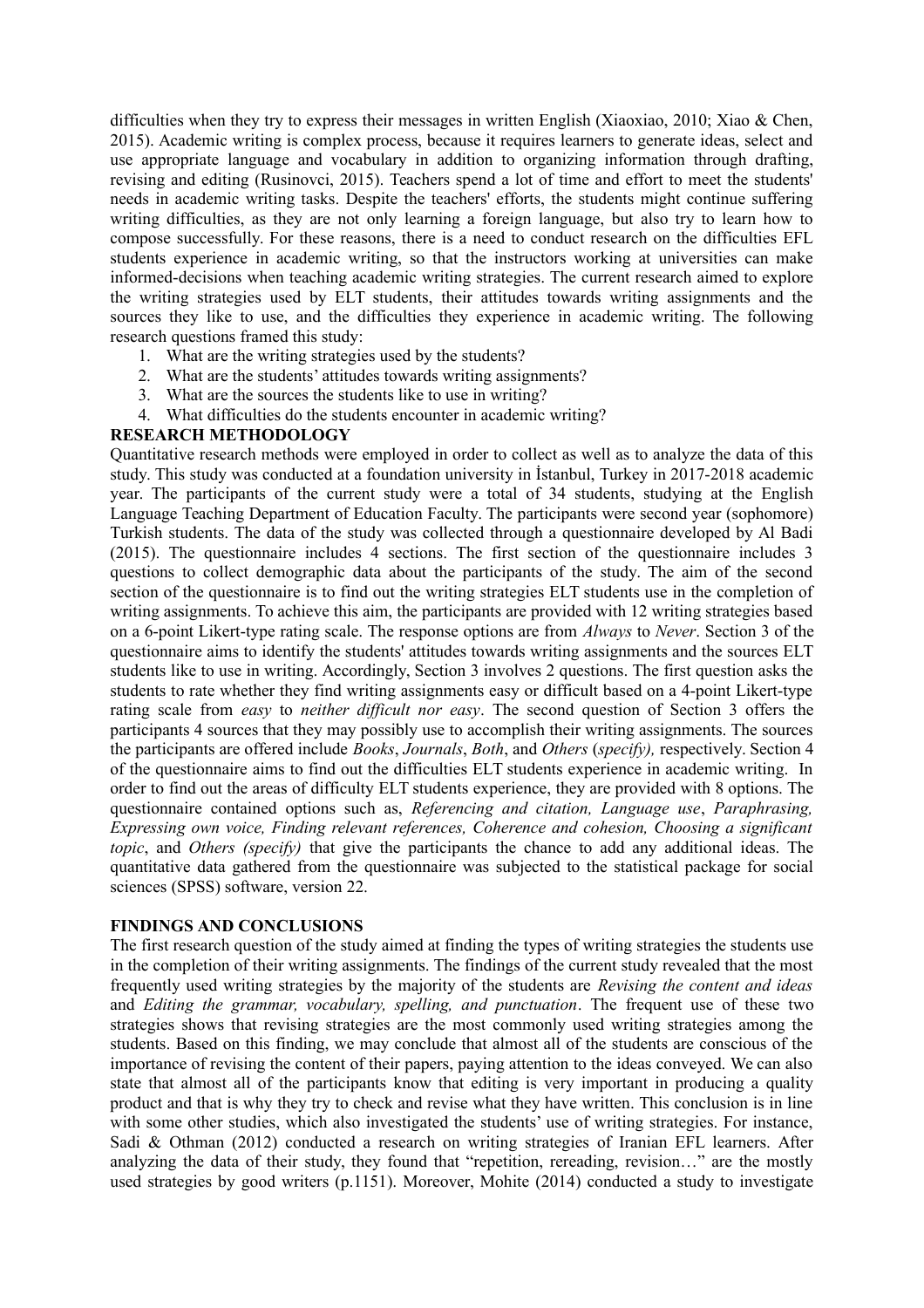the English language writing strategies used by Polish EFL learners. The findings of this research revealed that the participants tend to "favor revision strategies over the planning strategies" (p. 39). On the other hand, the findings of other researchers may contradict the conclusions arrived in the current study. For example, in his study of Japanese students, Yasuda (2004) found out that "students used more strategies in the writing stage than in the prewriting and revising stage" (p. 54). In the current study, however, we concluded that almost half of the participants have not established the habit of giving or receiving feedback from their peers when revising their papers, but that they prefer selfrevision or teacher feedback for the improvement of their papers. Based on this conclusion, we might argue that the participants of the study need additional explicit exercise on how to give and receive peer feedback at the revision stage. The findings of the current study indicated that almost half of the participants perceive their teacher as a source of information and as a reliable reference. On the other hand, more than half of the students stated they discuss what they are going to write with other students at pre-writing stage. In addition to the frequent use of revising strategies, we found out that almost all of the students use pre-writing strategies. That is, they use brainstorming techniques and prepare an outline before they begin to write their first drafts on a given topic. Following Riazi's (1997) classification of ESL writing strategies, we may conclude that the students in the study are aware of the importance of using metacognitive writing strategies in the completion of quality writing assignments (cited in Abdul-Rahman, 2011). We may also conclude that the students in the present study pay attention to the identification of what they specifically want to say at the pre-writing stage. Finally, we conclude that all of the students do not write in English for pleasure, but they only write in English in order to complete their assignments.

The second aim of the study was to identify the students' attitudes towards writing assignments. The analysis of the data revealed that only one third of all the participants find writing assignments difficult. Drawing on this finding, we might assume that the participants of the study are used to writing in English and this is why they do not perceive writing as a difficult task. This finding is in line with that of Hanane (2015) who also conducted a research on students' attitudes towards academic writing in Republic of Algeria and came up with similar results to those of the current study. These results show that most of the participants find it interesting and easy to write in English.

The third aim of the study was to find out the sources the students like to use in the accomplishment of their writing assignments. The findings showed that most of the students prefer using both Books and Journals as main sources to accomplish their writing assignments. The second source as identified by the students was Internet. On reflection, we realized that the students' choice is dependent on the nature of the writing assignments required by the instructors at the university. For this reason, we might conclude that the instructors at ELT department use books, journals, and web sites frequently as sources of information. Review of literature regarding the sources ELT students use in the completion of their writing tasks seem to be under-researched. We could not find much study to compare this conclusion with those of other researchers. However, in a related study, McCulloch (2012) stated that it is necessary that the students become acquainted with using source materials successfully. This would assist them in their discussions. In other words, the most important thing is to utilize source materials efficiently and successfully whatever these materials are.

The final aim of the study was to identify the types of difficulties the students encounter in academic writing. On analyzing the students' responses to the questionnaire items, we concluded that the most difficult areas of writing for most of the students were *Finding relevant references* and *Choosing a significant topic*. This finding indicates that the students in the study suffer when trying to find suitable references that help them complete their writing assignments. In addition, they are confused about how to select important topics and leave those of less importance. These two difficulties are discussed in a study done by Al Badi (2015). In this study, the results reflect that finding relevant references as well as choosing a significant topic are two difficulties faced by the students. The second most difficult area of writing for many of the students in this study was *Paraphrasing*. This finding reveals that the students need additional practice activities on paraphrasing in order to be able to say someone else's ideas using their own words. This finding is in line with that of Liao  $\&$  Tseng (2010) who concluded that the students had serious problems in appropriate paraphrasing which resulted in plagiarism. The next most difficult area of writing for most of the students in our study was *Referencing and citation*. This conclusion clearly indicates that the students find it difficult to quote from a book, paper, or author and then list the sources they have cited. This finding is in line with that of McCulloch (2012)